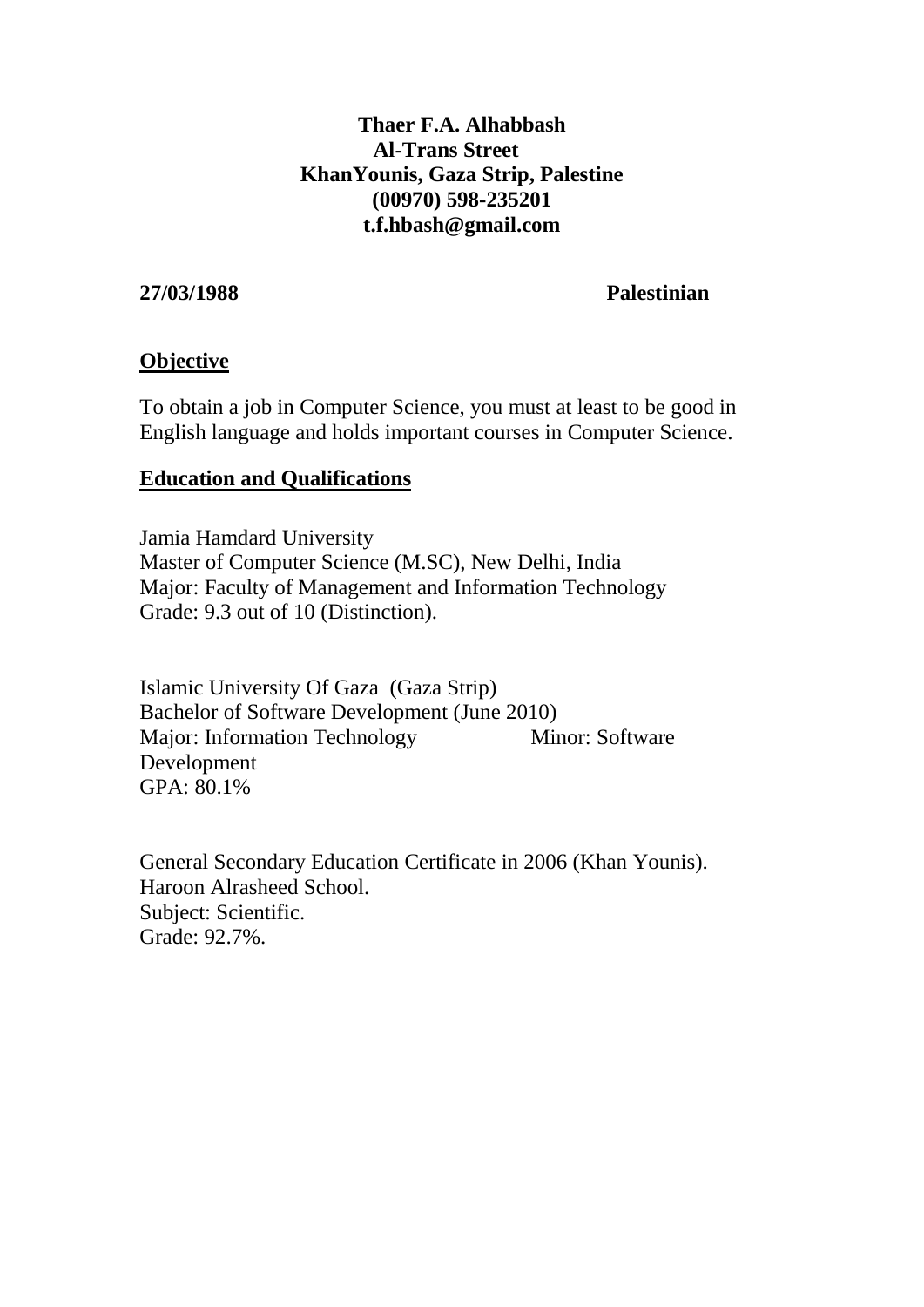## **Work Experience**

- Experience and speed in the data entry through office programs.

- Experience in website design using the latest techniques such as: HTML5, CSS3, Bootstrap 4 and Responsive web design.

- Experience in the programming language especially C, C++, C# and JAVA.

- Experience in Android applications programming using Java Language.

- Experience in database analysis and design through Oracle and SQL Server programme.

- Some knowledge in the Computer Network.

- Experience in the software project management as graduation project and distinctive work team.

- Experience in technical support and periodic maintenance of the computer as a trainee computer in CMWU Company.

- Experience in academic teaching in various Gaza Strip colleges and universities such as: Alaqsa Community College for Intermediate Studies, Intermediate Studies College – al-Azhar university, Umma Open University and Gaza University.

- Experience in teaching Multimedia Programs.

- Preparation of reports and how to coordinate it in English language.

- Easy to communicate and work under pressure.

- Experience in supervision of IT students graduation projects in Al-Aqsa Community College - Intermediate Studies.